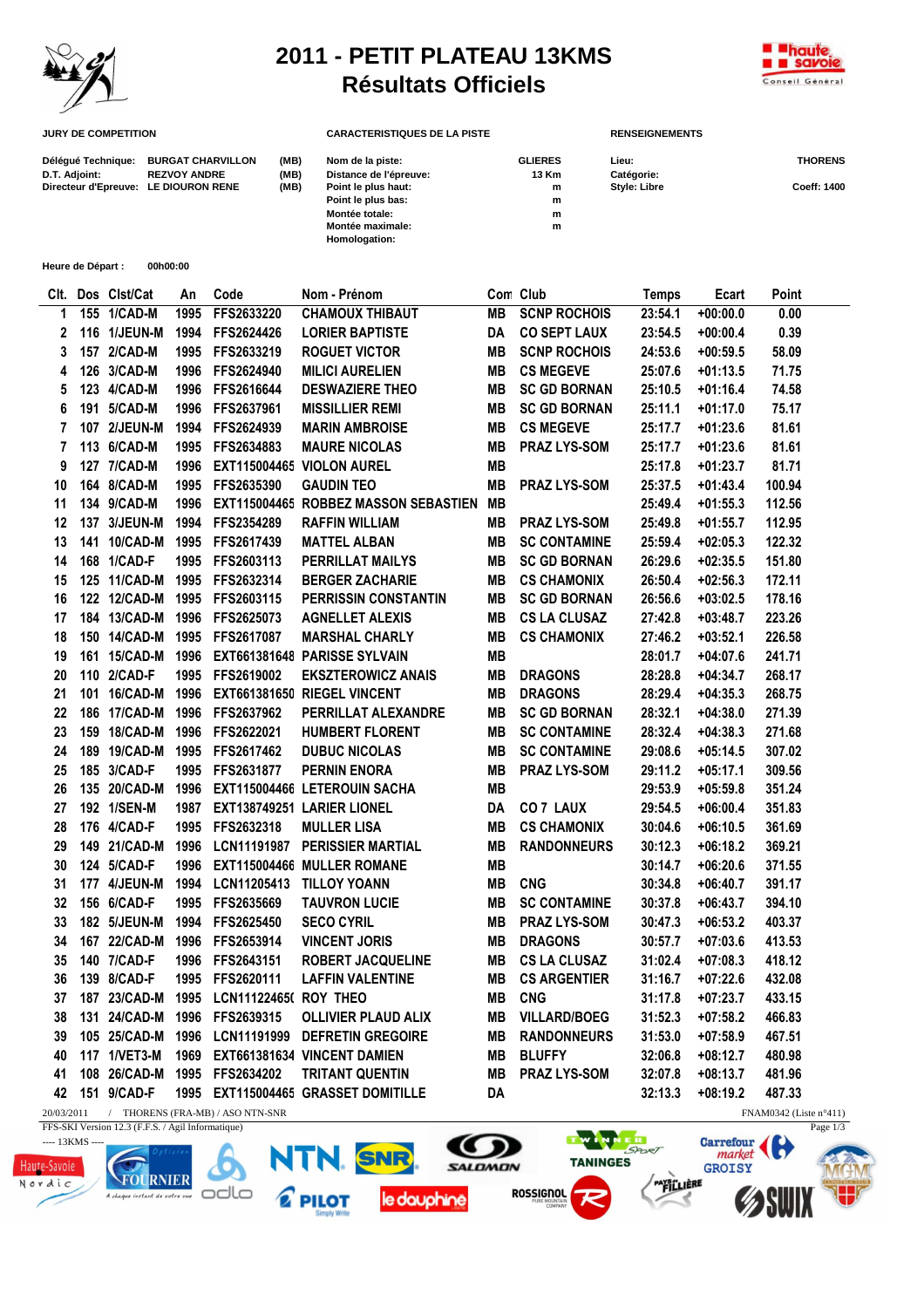



| 128 10/CAD-F<br>FFS2631842<br>PEGUET REVUZ JUSTINE<br><b>PRAZ LYS-SOM</b><br>489.18<br>43<br>1995<br>MВ<br>32:15.2<br>$+08:21.1$<br>175 11/CAD-F<br>1995<br><b>FFS2633668</b><br><b>MARSURA GAELLE</b><br>MВ<br><b>PRAZ LYS-SOM</b><br>32:18.0<br>$+08:23.9$<br>491.92<br>44<br>163 27/CAD-M<br><b>CN GLIERES</b><br>1995<br>LCN11182711<br><b>HENRY MATHIEU</b><br>MВ<br>32:18.4<br>$+08:24.3$<br>492.31<br>45<br>138 12/CAD-F<br>1995<br><b>VAUTEY CYRIELLE</b><br><b>SC BELLEVAUX</b><br>46<br>LCN11201961<br>MВ<br>32:35.2<br>$+08:41.1$<br>508.71<br>165 28/CAD-M<br>47<br>1996<br>FFS2637501<br><b>DECOTTEGNIE MATHIEU</b><br>MВ<br><b>PRAZ LYS-SOM</b><br>33:31.3<br>$+09:37.2$<br>563.48<br>142 6/JEUN-M<br>1994<br>LCN11191986<br><b>MANNAZ VICTORIEN</b><br>MВ<br><b>RANDONNEURS</b><br>33:36.3<br>$+09:42.2$<br>568.36<br>48<br>114 1/VET5-M<br>1959 EXT115004466 BONNET PIERRE<br><b>MB</b><br>33:38.8<br>570.80<br>49<br>$+09:44.7$<br>166 13/CAD-F<br>1995 FFS2634193<br><b>DUFOUR MELINA</b><br>MВ<br><b>PRAZ LYS-SOM</b><br>33:47.7<br>579.49<br>50<br>$+09:53.6$<br>51<br>102 14/CAD-F<br>1996 FFS2648763<br><b>DRUELLE KEVA</b><br>MВ<br><b>LES GETS S.C</b><br>33:54.4<br>$+10:00.3$<br>586.03<br>143 1/JUN-F<br>52<br>1992 FFS2615551<br><b>ROY MARGAUX</b><br>MВ<br><b>PRAZ LYS-SOM</b><br>599.11<br>34:07.8<br>$+10:13.7$<br>53<br>179 1/VET4-M<br>1965 LCN11240045 ANSELME CHRISTIAN<br>MВ<br><b>CNG GLIERES</b><br>$+10:20.2$<br>605.45<br>34:14.3<br>54<br>103 7/JEUN-M<br>1993<br>EXT661381635 PRATTER ARMAND<br>MВ<br><b>MEYTHET</b><br>34:47.2<br>$+10:53.1$<br>637.57<br>111 29/CAD-M<br>1996 EXT115004472 PERRON NICOLAS<br>MВ<br><b>CERCIER</b><br>637.57<br>54<br>34:47.2<br>$+10:53.1$<br>56<br>173 30/CAD-M<br>1996<br>EXT661381636 GANASSALI LUCA<br>MВ<br><b>ANNECY LE</b><br>35:33.1<br>682.38<br>$+11:39.0$<br>180 15/CAD-F<br>MВ<br>57<br>1995<br>FFS2647483<br><b>GAUTHIER PERRINE</b><br><b>SC CONTAMINE</b><br>35:41.5<br>$+11:47.4$<br>690.58<br>MB<br>58<br>106 8/JEUN-M<br>1994<br>EXT115004465 DEHARVENG ANTOINE<br>$+12:26.1$<br>728.36<br>36:20.2<br>132 1/JEUN-F<br><b>MB</b><br>1993<br>EXT115004466 CORDIER MATHILDE<br>36:37.8<br>$+12:43.7$<br>745.54<br>59<br>129 9/JEUN-M<br><b>MB</b><br>1994<br>EXT194025233 FERRY JULIEN<br>60<br><b>NAVES-PARMEL</b><br>36:49.5<br>$+12:55.4$<br>756.96<br>MJ<br>120 16/CAD-F<br>1995<br>EXT115004464 CAUDERON CLARISSE<br>819.34<br>61<br>37:53.4<br>$+13:59.3$<br>146 1/VET6-M<br>1953<br>FFS2622099<br><b>CURTELIN MARC</b><br>MВ<br><b>DRAGONS</b><br>841.41<br>62<br>38:16.0<br>+14:21.9<br>63<br>136 2/VET3-M<br>1968<br>EXT115004473 REZVOY XAVIER<br>ΜV<br><b>SELESTAT</b><br>902.71<br>39:18.8<br>+15:24.7<br>115 17/CAD-F<br>LCN11205412 TILLOY CHLOE<br><b>CNG</b><br>1996<br>MВ<br>$+15:47.8$<br>925.26<br>64<br>39:41.9<br>104 1/VET2-M<br>EXT115004472 SOURY LUDOVIC<br>65<br>1971<br>MВ<br><b>LA ROCHE SUR</b><br>40:06.0<br>$+16:11.9$<br>948.79<br>153 2/VET5-M<br>MJ<br>1957<br>EXT115004465 BACHELIER DENIS<br>$+16:24.1$<br>960.70<br>66<br>40:18.2<br>133 1/VET3-F<br>67<br>1967<br>EXT115004465 FERRY FLORENCE<br>MВ<br>40:27.8<br>$+16:33.7$<br>970.07<br>169 1/VET10-N 1932<br>68<br>EXT661381639 MUGNIER RENE<br>MВ<br><b>THORENS</b><br>40:31.7<br>$+16:37.6$<br>973.88<br>158 2/VET6-M<br>1953<br>LCN11198988 TABARY FRANCOIS<br>MВ<br><b>DRAGONS</b><br>985.98<br>69<br>40:44.1<br>$+16:50.0$<br>200 2/VET4-M<br><b>CNG</b><br>1963 EXT661381651 NIER JEAN<br>MВ<br>43:13.1<br>1131.44<br>70<br>$+19:19.0$<br>119 1/VET4-F<br><b>CN GLIERES</b><br>71<br>1963 EXT661381649 NIER FRANCOISE<br>MВ<br>43:14.0<br>$+19:19.9$<br>1132.32<br>72<br>178 1/VET2-F<br>1975 EXT115004455 FONTAINE PAULINE<br>MВ<br><b>ANNECY</b><br>$+20:07.3$<br>1178.59<br>44:01.4<br>73<br>144 1/VET1-F<br>1976 EXT115004450 CLAUSS MURIEL<br>MВ<br><b>GROISY</b><br>$+20:54.5$<br>1224.67<br>44:48.6<br>121 1/SEN-F<br>SA<br>74<br>1985 EXT115004465 GEDOUX FLORENCE<br>$+20:57.5$<br>1227.60<br>44:51.6<br>75<br>148 1/MIN-M<br>1997<br>EXT194025233 FERRY AURELIEN<br>MB<br><b>NAVES-PARMEL</b><br>45:37.0<br>$+21:42.9$<br>1271.92<br>76<br>190 2/VET4-F<br>1962 EXT138749251 NAVARRO PASCALE<br><b>STELLA ALPINA</b><br>$+22:06.6$<br>1295.06<br>46:00.7<br>77<br>152 2/SEN-M<br>1982 EXT115004465 PHAYCHANHPHENG MICHAEL MJ<br>47:49.4<br>$+23:55.3$<br>1401.17<br>130 3/VET4-F 1963 EXT115004466 BONNET CATHERINE<br>49:01.8 +25:07.7 1471.85<br>78<br><b>MB</b><br>79 109 3/SEN-M<br>1983 EXT115004465 DUBOIS NICOLAS<br>SA<br>$+26:21.0$<br>1543.41<br>50:15.1<br>79 181 3/VET3-M 1969 EXT115004466 ASSIÉ LAURENT<br>MВ<br>50:15.1<br>$+26:21.0$<br>1543.41<br>81 112 4/VET3-M<br>1966 EXT194025233 FUSEAU DOMINIQUE<br>MВ<br>+35:39.6 2088.72<br><b>BONNEVILLE</b><br>59:33.7<br>82 154 4/VET4-F<br>1961 EXT194025233 CHOUQUET ANNETTE<br>MB<br><b>SALLANCHES</b><br>1h23:22.1<br>+59:28.0 3483.16<br>83 172 2/VET10-N 1934 EXT194025233 CHOUQUET YVES<br><b>AP</b><br><b>DIGNE</b><br>1h23:23.1<br>+59:29.0 3484.14<br><b>DISQUALIFIES (1)</b><br>160 /SEN-F<br>1987 EXT194025233 BERTET ADELINE<br>MB L'ABBAYE<br>Dsq<br><b>ABSENTS (7)</b><br>145 / CAD-M<br>1995 FFS2617548<br><b>MERMOUD YOHANN</b><br><b>MB SC CONTAMINE</b><br>Abs<br>147 / CAD-M<br>1996 FFS2637959<br><b>BERGERET HIPPOLYTE</b><br><b>SC GD BORNAN</b><br>Abs<br>MB<br>170 /VET11-M 1930 EXT115004465 MCDONALD ALEC<br><b>GB</b><br>Abs<br><b>171 /JEUN-F</b><br>1993 FFS2637707<br><b>CHAMBEL JUSTINE</b><br><b>MB SC CONTAMINE</b><br>Abs<br>174 /VET10-M 1932 EXT115004455 BASTARD-ROSSET YVON<br>MB GRAND BO<br>Abs<br>183 / CAD-F<br>1995 FFS2632542<br><b>BELFER SARAH</b><br><b>MB SC GD BORNAN</b><br>Abs<br>20/03/2011 / THORENS (FRA-MB) / ASO NTN-SNR<br>$FNAM0342$ (Liste n°411) |  |  | Clt. Dos Clst/Cat | An | Code | Nom - Prénom |  | Con Club | <b>Temps</b> | Ecart | Point |
|---------------------------------------------------------------------------------------------------------------------------------------------------------------------------------------------------------------------------------------------------------------------------------------------------------------------------------------------------------------------------------------------------------------------------------------------------------------------------------------------------------------------------------------------------------------------------------------------------------------------------------------------------------------------------------------------------------------------------------------------------------------------------------------------------------------------------------------------------------------------------------------------------------------------------------------------------------------------------------------------------------------------------------------------------------------------------------------------------------------------------------------------------------------------------------------------------------------------------------------------------------------------------------------------------------------------------------------------------------------------------------------------------------------------------------------------------------------------------------------------------------------------------------------------------------------------------------------------------------------------------------------------------------------------------------------------------------------------------------------------------------------------------------------------------------------------------------------------------------------------------------------------------------------------------------------------------------------------------------------------------------------------------------------------------------------------------------------------------------------------------------------------------------------------------------------------------------------------------------------------------------------------------------------------------------------------------------------------------------------------------------------------------------------------------------------------------------------------------------------------------------------------------------------------------------------------------------------------------------------------------------------------------------------------------------------------------------------------------------------------------------------------------------------------------------------------------------------------------------------------------------------------------------------------------------------------------------------------------------------------------------------------------------------------------------------------------------------------------------------------------------------------------------------------------------------------------------------------------------------------------------------------------------------------------------------------------------------------------------------------------------------------------------------------------------------------------------------------------------------------------------------------------------------------------------------------------------------------------------------------------------------------------------------------------------------------------------------------------------------------------------------------------------------------------------------------------------------------------------------------------------------------------------------------------------------------------------------------------------------------------------------------------------------------------------------------------------------------------------------------------------------------------------------------------------------------------------------------------------------------------------------------------------------------------------------------------------------------------------------------------------------------------------------------------------------------------------------------------------------------------------------------------------------------------------------------------------------------------------------------------------------------------------------------------------------------------------------------------------------------------------------------------------------------------------------------------------------------------------------------------------------------------------------------------------------------------------------------------------------------------------------------------------------------------------------------------------------------------------------------------------------------------------------------------------------------------------------------------------------------------------------------------------------------------------------------------------------------------------------------------------------------------------------------------------------------------------------------------------------------------------------------------------------------------------------------------------------------------------------------------------------------------------------------------------------------------------------------------------------------------------------------------------|--|--|-------------------|----|------|--------------|--|----------|--------------|-------|-------|
|                                                                                                                                                                                                                                                                                                                                                                                                                                                                                                                                                                                                                                                                                                                                                                                                                                                                                                                                                                                                                                                                                                                                                                                                                                                                                                                                                                                                                                                                                                                                                                                                                                                                                                                                                                                                                                                                                                                                                                                                                                                                                                                                                                                                                                                                                                                                                                                                                                                                                                                                                                                                                                                                                                                                                                                                                                                                                                                                                                                                                                                                                                                                                                                                                                                                                                                                                                                                                                                                                                                                                                                                                                                                                                                                                                                                                                                                                                                                                                                                                                                                                                                                                                                                                                                                                                                                                                                                                                                                                                                                                                                                                                                                                                                                                                                                                                                                                                                                                                                                                                                                                                                                                                                                                                                                                                                                                                                                                                                                                                                                                                                                                                                                                                                                                                                 |  |  |                   |    |      |              |  |          |              |       |       |
|                                                                                                                                                                                                                                                                                                                                                                                                                                                                                                                                                                                                                                                                                                                                                                                                                                                                                                                                                                                                                                                                                                                                                                                                                                                                                                                                                                                                                                                                                                                                                                                                                                                                                                                                                                                                                                                                                                                                                                                                                                                                                                                                                                                                                                                                                                                                                                                                                                                                                                                                                                                                                                                                                                                                                                                                                                                                                                                                                                                                                                                                                                                                                                                                                                                                                                                                                                                                                                                                                                                                                                                                                                                                                                                                                                                                                                                                                                                                                                                                                                                                                                                                                                                                                                                                                                                                                                                                                                                                                                                                                                                                                                                                                                                                                                                                                                                                                                                                                                                                                                                                                                                                                                                                                                                                                                                                                                                                                                                                                                                                                                                                                                                                                                                                                                                 |  |  |                   |    |      |              |  |          |              |       |       |
|                                                                                                                                                                                                                                                                                                                                                                                                                                                                                                                                                                                                                                                                                                                                                                                                                                                                                                                                                                                                                                                                                                                                                                                                                                                                                                                                                                                                                                                                                                                                                                                                                                                                                                                                                                                                                                                                                                                                                                                                                                                                                                                                                                                                                                                                                                                                                                                                                                                                                                                                                                                                                                                                                                                                                                                                                                                                                                                                                                                                                                                                                                                                                                                                                                                                                                                                                                                                                                                                                                                                                                                                                                                                                                                                                                                                                                                                                                                                                                                                                                                                                                                                                                                                                                                                                                                                                                                                                                                                                                                                                                                                                                                                                                                                                                                                                                                                                                                                                                                                                                                                                                                                                                                                                                                                                                                                                                                                                                                                                                                                                                                                                                                                                                                                                                                 |  |  |                   |    |      |              |  |          |              |       |       |
|                                                                                                                                                                                                                                                                                                                                                                                                                                                                                                                                                                                                                                                                                                                                                                                                                                                                                                                                                                                                                                                                                                                                                                                                                                                                                                                                                                                                                                                                                                                                                                                                                                                                                                                                                                                                                                                                                                                                                                                                                                                                                                                                                                                                                                                                                                                                                                                                                                                                                                                                                                                                                                                                                                                                                                                                                                                                                                                                                                                                                                                                                                                                                                                                                                                                                                                                                                                                                                                                                                                                                                                                                                                                                                                                                                                                                                                                                                                                                                                                                                                                                                                                                                                                                                                                                                                                                                                                                                                                                                                                                                                                                                                                                                                                                                                                                                                                                                                                                                                                                                                                                                                                                                                                                                                                                                                                                                                                                                                                                                                                                                                                                                                                                                                                                                                 |  |  |                   |    |      |              |  |          |              |       |       |
|                                                                                                                                                                                                                                                                                                                                                                                                                                                                                                                                                                                                                                                                                                                                                                                                                                                                                                                                                                                                                                                                                                                                                                                                                                                                                                                                                                                                                                                                                                                                                                                                                                                                                                                                                                                                                                                                                                                                                                                                                                                                                                                                                                                                                                                                                                                                                                                                                                                                                                                                                                                                                                                                                                                                                                                                                                                                                                                                                                                                                                                                                                                                                                                                                                                                                                                                                                                                                                                                                                                                                                                                                                                                                                                                                                                                                                                                                                                                                                                                                                                                                                                                                                                                                                                                                                                                                                                                                                                                                                                                                                                                                                                                                                                                                                                                                                                                                                                                                                                                                                                                                                                                                                                                                                                                                                                                                                                                                                                                                                                                                                                                                                                                                                                                                                                 |  |  |                   |    |      |              |  |          |              |       |       |
|                                                                                                                                                                                                                                                                                                                                                                                                                                                                                                                                                                                                                                                                                                                                                                                                                                                                                                                                                                                                                                                                                                                                                                                                                                                                                                                                                                                                                                                                                                                                                                                                                                                                                                                                                                                                                                                                                                                                                                                                                                                                                                                                                                                                                                                                                                                                                                                                                                                                                                                                                                                                                                                                                                                                                                                                                                                                                                                                                                                                                                                                                                                                                                                                                                                                                                                                                                                                                                                                                                                                                                                                                                                                                                                                                                                                                                                                                                                                                                                                                                                                                                                                                                                                                                                                                                                                                                                                                                                                                                                                                                                                                                                                                                                                                                                                                                                                                                                                                                                                                                                                                                                                                                                                                                                                                                                                                                                                                                                                                                                                                                                                                                                                                                                                                                                 |  |  |                   |    |      |              |  |          |              |       |       |
|                                                                                                                                                                                                                                                                                                                                                                                                                                                                                                                                                                                                                                                                                                                                                                                                                                                                                                                                                                                                                                                                                                                                                                                                                                                                                                                                                                                                                                                                                                                                                                                                                                                                                                                                                                                                                                                                                                                                                                                                                                                                                                                                                                                                                                                                                                                                                                                                                                                                                                                                                                                                                                                                                                                                                                                                                                                                                                                                                                                                                                                                                                                                                                                                                                                                                                                                                                                                                                                                                                                                                                                                                                                                                                                                                                                                                                                                                                                                                                                                                                                                                                                                                                                                                                                                                                                                                                                                                                                                                                                                                                                                                                                                                                                                                                                                                                                                                                                                                                                                                                                                                                                                                                                                                                                                                                                                                                                                                                                                                                                                                                                                                                                                                                                                                                                 |  |  |                   |    |      |              |  |          |              |       |       |
|                                                                                                                                                                                                                                                                                                                                                                                                                                                                                                                                                                                                                                                                                                                                                                                                                                                                                                                                                                                                                                                                                                                                                                                                                                                                                                                                                                                                                                                                                                                                                                                                                                                                                                                                                                                                                                                                                                                                                                                                                                                                                                                                                                                                                                                                                                                                                                                                                                                                                                                                                                                                                                                                                                                                                                                                                                                                                                                                                                                                                                                                                                                                                                                                                                                                                                                                                                                                                                                                                                                                                                                                                                                                                                                                                                                                                                                                                                                                                                                                                                                                                                                                                                                                                                                                                                                                                                                                                                                                                                                                                                                                                                                                                                                                                                                                                                                                                                                                                                                                                                                                                                                                                                                                                                                                                                                                                                                                                                                                                                                                                                                                                                                                                                                                                                                 |  |  |                   |    |      |              |  |          |              |       |       |
|                                                                                                                                                                                                                                                                                                                                                                                                                                                                                                                                                                                                                                                                                                                                                                                                                                                                                                                                                                                                                                                                                                                                                                                                                                                                                                                                                                                                                                                                                                                                                                                                                                                                                                                                                                                                                                                                                                                                                                                                                                                                                                                                                                                                                                                                                                                                                                                                                                                                                                                                                                                                                                                                                                                                                                                                                                                                                                                                                                                                                                                                                                                                                                                                                                                                                                                                                                                                                                                                                                                                                                                                                                                                                                                                                                                                                                                                                                                                                                                                                                                                                                                                                                                                                                                                                                                                                                                                                                                                                                                                                                                                                                                                                                                                                                                                                                                                                                                                                                                                                                                                                                                                                                                                                                                                                                                                                                                                                                                                                                                                                                                                                                                                                                                                                                                 |  |  |                   |    |      |              |  |          |              |       |       |
|                                                                                                                                                                                                                                                                                                                                                                                                                                                                                                                                                                                                                                                                                                                                                                                                                                                                                                                                                                                                                                                                                                                                                                                                                                                                                                                                                                                                                                                                                                                                                                                                                                                                                                                                                                                                                                                                                                                                                                                                                                                                                                                                                                                                                                                                                                                                                                                                                                                                                                                                                                                                                                                                                                                                                                                                                                                                                                                                                                                                                                                                                                                                                                                                                                                                                                                                                                                                                                                                                                                                                                                                                                                                                                                                                                                                                                                                                                                                                                                                                                                                                                                                                                                                                                                                                                                                                                                                                                                                                                                                                                                                                                                                                                                                                                                                                                                                                                                                                                                                                                                                                                                                                                                                                                                                                                                                                                                                                                                                                                                                                                                                                                                                                                                                                                                 |  |  |                   |    |      |              |  |          |              |       |       |
|                                                                                                                                                                                                                                                                                                                                                                                                                                                                                                                                                                                                                                                                                                                                                                                                                                                                                                                                                                                                                                                                                                                                                                                                                                                                                                                                                                                                                                                                                                                                                                                                                                                                                                                                                                                                                                                                                                                                                                                                                                                                                                                                                                                                                                                                                                                                                                                                                                                                                                                                                                                                                                                                                                                                                                                                                                                                                                                                                                                                                                                                                                                                                                                                                                                                                                                                                                                                                                                                                                                                                                                                                                                                                                                                                                                                                                                                                                                                                                                                                                                                                                                                                                                                                                                                                                                                                                                                                                                                                                                                                                                                                                                                                                                                                                                                                                                                                                                                                                                                                                                                                                                                                                                                                                                                                                                                                                                                                                                                                                                                                                                                                                                                                                                                                                                 |  |  |                   |    |      |              |  |          |              |       |       |
|                                                                                                                                                                                                                                                                                                                                                                                                                                                                                                                                                                                                                                                                                                                                                                                                                                                                                                                                                                                                                                                                                                                                                                                                                                                                                                                                                                                                                                                                                                                                                                                                                                                                                                                                                                                                                                                                                                                                                                                                                                                                                                                                                                                                                                                                                                                                                                                                                                                                                                                                                                                                                                                                                                                                                                                                                                                                                                                                                                                                                                                                                                                                                                                                                                                                                                                                                                                                                                                                                                                                                                                                                                                                                                                                                                                                                                                                                                                                                                                                                                                                                                                                                                                                                                                                                                                                                                                                                                                                                                                                                                                                                                                                                                                                                                                                                                                                                                                                                                                                                                                                                                                                                                                                                                                                                                                                                                                                                                                                                                                                                                                                                                                                                                                                                                                 |  |  |                   |    |      |              |  |          |              |       |       |
|                                                                                                                                                                                                                                                                                                                                                                                                                                                                                                                                                                                                                                                                                                                                                                                                                                                                                                                                                                                                                                                                                                                                                                                                                                                                                                                                                                                                                                                                                                                                                                                                                                                                                                                                                                                                                                                                                                                                                                                                                                                                                                                                                                                                                                                                                                                                                                                                                                                                                                                                                                                                                                                                                                                                                                                                                                                                                                                                                                                                                                                                                                                                                                                                                                                                                                                                                                                                                                                                                                                                                                                                                                                                                                                                                                                                                                                                                                                                                                                                                                                                                                                                                                                                                                                                                                                                                                                                                                                                                                                                                                                                                                                                                                                                                                                                                                                                                                                                                                                                                                                                                                                                                                                                                                                                                                                                                                                                                                                                                                                                                                                                                                                                                                                                                                                 |  |  |                   |    |      |              |  |          |              |       |       |
|                                                                                                                                                                                                                                                                                                                                                                                                                                                                                                                                                                                                                                                                                                                                                                                                                                                                                                                                                                                                                                                                                                                                                                                                                                                                                                                                                                                                                                                                                                                                                                                                                                                                                                                                                                                                                                                                                                                                                                                                                                                                                                                                                                                                                                                                                                                                                                                                                                                                                                                                                                                                                                                                                                                                                                                                                                                                                                                                                                                                                                                                                                                                                                                                                                                                                                                                                                                                                                                                                                                                                                                                                                                                                                                                                                                                                                                                                                                                                                                                                                                                                                                                                                                                                                                                                                                                                                                                                                                                                                                                                                                                                                                                                                                                                                                                                                                                                                                                                                                                                                                                                                                                                                                                                                                                                                                                                                                                                                                                                                                                                                                                                                                                                                                                                                                 |  |  |                   |    |      |              |  |          |              |       |       |
|                                                                                                                                                                                                                                                                                                                                                                                                                                                                                                                                                                                                                                                                                                                                                                                                                                                                                                                                                                                                                                                                                                                                                                                                                                                                                                                                                                                                                                                                                                                                                                                                                                                                                                                                                                                                                                                                                                                                                                                                                                                                                                                                                                                                                                                                                                                                                                                                                                                                                                                                                                                                                                                                                                                                                                                                                                                                                                                                                                                                                                                                                                                                                                                                                                                                                                                                                                                                                                                                                                                                                                                                                                                                                                                                                                                                                                                                                                                                                                                                                                                                                                                                                                                                                                                                                                                                                                                                                                                                                                                                                                                                                                                                                                                                                                                                                                                                                                                                                                                                                                                                                                                                                                                                                                                                                                                                                                                                                                                                                                                                                                                                                                                                                                                                                                                 |  |  |                   |    |      |              |  |          |              |       |       |
|                                                                                                                                                                                                                                                                                                                                                                                                                                                                                                                                                                                                                                                                                                                                                                                                                                                                                                                                                                                                                                                                                                                                                                                                                                                                                                                                                                                                                                                                                                                                                                                                                                                                                                                                                                                                                                                                                                                                                                                                                                                                                                                                                                                                                                                                                                                                                                                                                                                                                                                                                                                                                                                                                                                                                                                                                                                                                                                                                                                                                                                                                                                                                                                                                                                                                                                                                                                                                                                                                                                                                                                                                                                                                                                                                                                                                                                                                                                                                                                                                                                                                                                                                                                                                                                                                                                                                                                                                                                                                                                                                                                                                                                                                                                                                                                                                                                                                                                                                                                                                                                                                                                                                                                                                                                                                                                                                                                                                                                                                                                                                                                                                                                                                                                                                                                 |  |  |                   |    |      |              |  |          |              |       |       |
|                                                                                                                                                                                                                                                                                                                                                                                                                                                                                                                                                                                                                                                                                                                                                                                                                                                                                                                                                                                                                                                                                                                                                                                                                                                                                                                                                                                                                                                                                                                                                                                                                                                                                                                                                                                                                                                                                                                                                                                                                                                                                                                                                                                                                                                                                                                                                                                                                                                                                                                                                                                                                                                                                                                                                                                                                                                                                                                                                                                                                                                                                                                                                                                                                                                                                                                                                                                                                                                                                                                                                                                                                                                                                                                                                                                                                                                                                                                                                                                                                                                                                                                                                                                                                                                                                                                                                                                                                                                                                                                                                                                                                                                                                                                                                                                                                                                                                                                                                                                                                                                                                                                                                                                                                                                                                                                                                                                                                                                                                                                                                                                                                                                                                                                                                                                 |  |  |                   |    |      |              |  |          |              |       |       |
|                                                                                                                                                                                                                                                                                                                                                                                                                                                                                                                                                                                                                                                                                                                                                                                                                                                                                                                                                                                                                                                                                                                                                                                                                                                                                                                                                                                                                                                                                                                                                                                                                                                                                                                                                                                                                                                                                                                                                                                                                                                                                                                                                                                                                                                                                                                                                                                                                                                                                                                                                                                                                                                                                                                                                                                                                                                                                                                                                                                                                                                                                                                                                                                                                                                                                                                                                                                                                                                                                                                                                                                                                                                                                                                                                                                                                                                                                                                                                                                                                                                                                                                                                                                                                                                                                                                                                                                                                                                                                                                                                                                                                                                                                                                                                                                                                                                                                                                                                                                                                                                                                                                                                                                                                                                                                                                                                                                                                                                                                                                                                                                                                                                                                                                                                                                 |  |  |                   |    |      |              |  |          |              |       |       |
|                                                                                                                                                                                                                                                                                                                                                                                                                                                                                                                                                                                                                                                                                                                                                                                                                                                                                                                                                                                                                                                                                                                                                                                                                                                                                                                                                                                                                                                                                                                                                                                                                                                                                                                                                                                                                                                                                                                                                                                                                                                                                                                                                                                                                                                                                                                                                                                                                                                                                                                                                                                                                                                                                                                                                                                                                                                                                                                                                                                                                                                                                                                                                                                                                                                                                                                                                                                                                                                                                                                                                                                                                                                                                                                                                                                                                                                                                                                                                                                                                                                                                                                                                                                                                                                                                                                                                                                                                                                                                                                                                                                                                                                                                                                                                                                                                                                                                                                                                                                                                                                                                                                                                                                                                                                                                                                                                                                                                                                                                                                                                                                                                                                                                                                                                                                 |  |  |                   |    |      |              |  |          |              |       |       |
|                                                                                                                                                                                                                                                                                                                                                                                                                                                                                                                                                                                                                                                                                                                                                                                                                                                                                                                                                                                                                                                                                                                                                                                                                                                                                                                                                                                                                                                                                                                                                                                                                                                                                                                                                                                                                                                                                                                                                                                                                                                                                                                                                                                                                                                                                                                                                                                                                                                                                                                                                                                                                                                                                                                                                                                                                                                                                                                                                                                                                                                                                                                                                                                                                                                                                                                                                                                                                                                                                                                                                                                                                                                                                                                                                                                                                                                                                                                                                                                                                                                                                                                                                                                                                                                                                                                                                                                                                                                                                                                                                                                                                                                                                                                                                                                                                                                                                                                                                                                                                                                                                                                                                                                                                                                                                                                                                                                                                                                                                                                                                                                                                                                                                                                                                                                 |  |  |                   |    |      |              |  |          |              |       |       |
|                                                                                                                                                                                                                                                                                                                                                                                                                                                                                                                                                                                                                                                                                                                                                                                                                                                                                                                                                                                                                                                                                                                                                                                                                                                                                                                                                                                                                                                                                                                                                                                                                                                                                                                                                                                                                                                                                                                                                                                                                                                                                                                                                                                                                                                                                                                                                                                                                                                                                                                                                                                                                                                                                                                                                                                                                                                                                                                                                                                                                                                                                                                                                                                                                                                                                                                                                                                                                                                                                                                                                                                                                                                                                                                                                                                                                                                                                                                                                                                                                                                                                                                                                                                                                                                                                                                                                                                                                                                                                                                                                                                                                                                                                                                                                                                                                                                                                                                                                                                                                                                                                                                                                                                                                                                                                                                                                                                                                                                                                                                                                                                                                                                                                                                                                                                 |  |  |                   |    |      |              |  |          |              |       |       |
|                                                                                                                                                                                                                                                                                                                                                                                                                                                                                                                                                                                                                                                                                                                                                                                                                                                                                                                                                                                                                                                                                                                                                                                                                                                                                                                                                                                                                                                                                                                                                                                                                                                                                                                                                                                                                                                                                                                                                                                                                                                                                                                                                                                                                                                                                                                                                                                                                                                                                                                                                                                                                                                                                                                                                                                                                                                                                                                                                                                                                                                                                                                                                                                                                                                                                                                                                                                                                                                                                                                                                                                                                                                                                                                                                                                                                                                                                                                                                                                                                                                                                                                                                                                                                                                                                                                                                                                                                                                                                                                                                                                                                                                                                                                                                                                                                                                                                                                                                                                                                                                                                                                                                                                                                                                                                                                                                                                                                                                                                                                                                                                                                                                                                                                                                                                 |  |  |                   |    |      |              |  |          |              |       |       |
|                                                                                                                                                                                                                                                                                                                                                                                                                                                                                                                                                                                                                                                                                                                                                                                                                                                                                                                                                                                                                                                                                                                                                                                                                                                                                                                                                                                                                                                                                                                                                                                                                                                                                                                                                                                                                                                                                                                                                                                                                                                                                                                                                                                                                                                                                                                                                                                                                                                                                                                                                                                                                                                                                                                                                                                                                                                                                                                                                                                                                                                                                                                                                                                                                                                                                                                                                                                                                                                                                                                                                                                                                                                                                                                                                                                                                                                                                                                                                                                                                                                                                                                                                                                                                                                                                                                                                                                                                                                                                                                                                                                                                                                                                                                                                                                                                                                                                                                                                                                                                                                                                                                                                                                                                                                                                                                                                                                                                                                                                                                                                                                                                                                                                                                                                                                 |  |  |                   |    |      |              |  |          |              |       |       |
|                                                                                                                                                                                                                                                                                                                                                                                                                                                                                                                                                                                                                                                                                                                                                                                                                                                                                                                                                                                                                                                                                                                                                                                                                                                                                                                                                                                                                                                                                                                                                                                                                                                                                                                                                                                                                                                                                                                                                                                                                                                                                                                                                                                                                                                                                                                                                                                                                                                                                                                                                                                                                                                                                                                                                                                                                                                                                                                                                                                                                                                                                                                                                                                                                                                                                                                                                                                                                                                                                                                                                                                                                                                                                                                                                                                                                                                                                                                                                                                                                                                                                                                                                                                                                                                                                                                                                                                                                                                                                                                                                                                                                                                                                                                                                                                                                                                                                                                                                                                                                                                                                                                                                                                                                                                                                                                                                                                                                                                                                                                                                                                                                                                                                                                                                                                 |  |  |                   |    |      |              |  |          |              |       |       |
|                                                                                                                                                                                                                                                                                                                                                                                                                                                                                                                                                                                                                                                                                                                                                                                                                                                                                                                                                                                                                                                                                                                                                                                                                                                                                                                                                                                                                                                                                                                                                                                                                                                                                                                                                                                                                                                                                                                                                                                                                                                                                                                                                                                                                                                                                                                                                                                                                                                                                                                                                                                                                                                                                                                                                                                                                                                                                                                                                                                                                                                                                                                                                                                                                                                                                                                                                                                                                                                                                                                                                                                                                                                                                                                                                                                                                                                                                                                                                                                                                                                                                                                                                                                                                                                                                                                                                                                                                                                                                                                                                                                                                                                                                                                                                                                                                                                                                                                                                                                                                                                                                                                                                                                                                                                                                                                                                                                                                                                                                                                                                                                                                                                                                                                                                                                 |  |  |                   |    |      |              |  |          |              |       |       |
|                                                                                                                                                                                                                                                                                                                                                                                                                                                                                                                                                                                                                                                                                                                                                                                                                                                                                                                                                                                                                                                                                                                                                                                                                                                                                                                                                                                                                                                                                                                                                                                                                                                                                                                                                                                                                                                                                                                                                                                                                                                                                                                                                                                                                                                                                                                                                                                                                                                                                                                                                                                                                                                                                                                                                                                                                                                                                                                                                                                                                                                                                                                                                                                                                                                                                                                                                                                                                                                                                                                                                                                                                                                                                                                                                                                                                                                                                                                                                                                                                                                                                                                                                                                                                                                                                                                                                                                                                                                                                                                                                                                                                                                                                                                                                                                                                                                                                                                                                                                                                                                                                                                                                                                                                                                                                                                                                                                                                                                                                                                                                                                                                                                                                                                                                                                 |  |  |                   |    |      |              |  |          |              |       |       |
|                                                                                                                                                                                                                                                                                                                                                                                                                                                                                                                                                                                                                                                                                                                                                                                                                                                                                                                                                                                                                                                                                                                                                                                                                                                                                                                                                                                                                                                                                                                                                                                                                                                                                                                                                                                                                                                                                                                                                                                                                                                                                                                                                                                                                                                                                                                                                                                                                                                                                                                                                                                                                                                                                                                                                                                                                                                                                                                                                                                                                                                                                                                                                                                                                                                                                                                                                                                                                                                                                                                                                                                                                                                                                                                                                                                                                                                                                                                                                                                                                                                                                                                                                                                                                                                                                                                                                                                                                                                                                                                                                                                                                                                                                                                                                                                                                                                                                                                                                                                                                                                                                                                                                                                                                                                                                                                                                                                                                                                                                                                                                                                                                                                                                                                                                                                 |  |  |                   |    |      |              |  |          |              |       |       |
|                                                                                                                                                                                                                                                                                                                                                                                                                                                                                                                                                                                                                                                                                                                                                                                                                                                                                                                                                                                                                                                                                                                                                                                                                                                                                                                                                                                                                                                                                                                                                                                                                                                                                                                                                                                                                                                                                                                                                                                                                                                                                                                                                                                                                                                                                                                                                                                                                                                                                                                                                                                                                                                                                                                                                                                                                                                                                                                                                                                                                                                                                                                                                                                                                                                                                                                                                                                                                                                                                                                                                                                                                                                                                                                                                                                                                                                                                                                                                                                                                                                                                                                                                                                                                                                                                                                                                                                                                                                                                                                                                                                                                                                                                                                                                                                                                                                                                                                                                                                                                                                                                                                                                                                                                                                                                                                                                                                                                                                                                                                                                                                                                                                                                                                                                                                 |  |  |                   |    |      |              |  |          |              |       |       |
|                                                                                                                                                                                                                                                                                                                                                                                                                                                                                                                                                                                                                                                                                                                                                                                                                                                                                                                                                                                                                                                                                                                                                                                                                                                                                                                                                                                                                                                                                                                                                                                                                                                                                                                                                                                                                                                                                                                                                                                                                                                                                                                                                                                                                                                                                                                                                                                                                                                                                                                                                                                                                                                                                                                                                                                                                                                                                                                                                                                                                                                                                                                                                                                                                                                                                                                                                                                                                                                                                                                                                                                                                                                                                                                                                                                                                                                                                                                                                                                                                                                                                                                                                                                                                                                                                                                                                                                                                                                                                                                                                                                                                                                                                                                                                                                                                                                                                                                                                                                                                                                                                                                                                                                                                                                                                                                                                                                                                                                                                                                                                                                                                                                                                                                                                                                 |  |  |                   |    |      |              |  |          |              |       |       |
|                                                                                                                                                                                                                                                                                                                                                                                                                                                                                                                                                                                                                                                                                                                                                                                                                                                                                                                                                                                                                                                                                                                                                                                                                                                                                                                                                                                                                                                                                                                                                                                                                                                                                                                                                                                                                                                                                                                                                                                                                                                                                                                                                                                                                                                                                                                                                                                                                                                                                                                                                                                                                                                                                                                                                                                                                                                                                                                                                                                                                                                                                                                                                                                                                                                                                                                                                                                                                                                                                                                                                                                                                                                                                                                                                                                                                                                                                                                                                                                                                                                                                                                                                                                                                                                                                                                                                                                                                                                                                                                                                                                                                                                                                                                                                                                                                                                                                                                                                                                                                                                                                                                                                                                                                                                                                                                                                                                                                                                                                                                                                                                                                                                                                                                                                                                 |  |  |                   |    |      |              |  |          |              |       |       |
|                                                                                                                                                                                                                                                                                                                                                                                                                                                                                                                                                                                                                                                                                                                                                                                                                                                                                                                                                                                                                                                                                                                                                                                                                                                                                                                                                                                                                                                                                                                                                                                                                                                                                                                                                                                                                                                                                                                                                                                                                                                                                                                                                                                                                                                                                                                                                                                                                                                                                                                                                                                                                                                                                                                                                                                                                                                                                                                                                                                                                                                                                                                                                                                                                                                                                                                                                                                                                                                                                                                                                                                                                                                                                                                                                                                                                                                                                                                                                                                                                                                                                                                                                                                                                                                                                                                                                                                                                                                                                                                                                                                                                                                                                                                                                                                                                                                                                                                                                                                                                                                                                                                                                                                                                                                                                                                                                                                                                                                                                                                                                                                                                                                                                                                                                                                 |  |  |                   |    |      |              |  |          |              |       |       |
|                                                                                                                                                                                                                                                                                                                                                                                                                                                                                                                                                                                                                                                                                                                                                                                                                                                                                                                                                                                                                                                                                                                                                                                                                                                                                                                                                                                                                                                                                                                                                                                                                                                                                                                                                                                                                                                                                                                                                                                                                                                                                                                                                                                                                                                                                                                                                                                                                                                                                                                                                                                                                                                                                                                                                                                                                                                                                                                                                                                                                                                                                                                                                                                                                                                                                                                                                                                                                                                                                                                                                                                                                                                                                                                                                                                                                                                                                                                                                                                                                                                                                                                                                                                                                                                                                                                                                                                                                                                                                                                                                                                                                                                                                                                                                                                                                                                                                                                                                                                                                                                                                                                                                                                                                                                                                                                                                                                                                                                                                                                                                                                                                                                                                                                                                                                 |  |  |                   |    |      |              |  |          |              |       |       |
|                                                                                                                                                                                                                                                                                                                                                                                                                                                                                                                                                                                                                                                                                                                                                                                                                                                                                                                                                                                                                                                                                                                                                                                                                                                                                                                                                                                                                                                                                                                                                                                                                                                                                                                                                                                                                                                                                                                                                                                                                                                                                                                                                                                                                                                                                                                                                                                                                                                                                                                                                                                                                                                                                                                                                                                                                                                                                                                                                                                                                                                                                                                                                                                                                                                                                                                                                                                                                                                                                                                                                                                                                                                                                                                                                                                                                                                                                                                                                                                                                                                                                                                                                                                                                                                                                                                                                                                                                                                                                                                                                                                                                                                                                                                                                                                                                                                                                                                                                                                                                                                                                                                                                                                                                                                                                                                                                                                                                                                                                                                                                                                                                                                                                                                                                                                 |  |  |                   |    |      |              |  |          |              |       |       |
|                                                                                                                                                                                                                                                                                                                                                                                                                                                                                                                                                                                                                                                                                                                                                                                                                                                                                                                                                                                                                                                                                                                                                                                                                                                                                                                                                                                                                                                                                                                                                                                                                                                                                                                                                                                                                                                                                                                                                                                                                                                                                                                                                                                                                                                                                                                                                                                                                                                                                                                                                                                                                                                                                                                                                                                                                                                                                                                                                                                                                                                                                                                                                                                                                                                                                                                                                                                                                                                                                                                                                                                                                                                                                                                                                                                                                                                                                                                                                                                                                                                                                                                                                                                                                                                                                                                                                                                                                                                                                                                                                                                                                                                                                                                                                                                                                                                                                                                                                                                                                                                                                                                                                                                                                                                                                                                                                                                                                                                                                                                                                                                                                                                                                                                                                                                 |  |  |                   |    |      |              |  |          |              |       |       |
|                                                                                                                                                                                                                                                                                                                                                                                                                                                                                                                                                                                                                                                                                                                                                                                                                                                                                                                                                                                                                                                                                                                                                                                                                                                                                                                                                                                                                                                                                                                                                                                                                                                                                                                                                                                                                                                                                                                                                                                                                                                                                                                                                                                                                                                                                                                                                                                                                                                                                                                                                                                                                                                                                                                                                                                                                                                                                                                                                                                                                                                                                                                                                                                                                                                                                                                                                                                                                                                                                                                                                                                                                                                                                                                                                                                                                                                                                                                                                                                                                                                                                                                                                                                                                                                                                                                                                                                                                                                                                                                                                                                                                                                                                                                                                                                                                                                                                                                                                                                                                                                                                                                                                                                                                                                                                                                                                                                                                                                                                                                                                                                                                                                                                                                                                                                 |  |  |                   |    |      |              |  |          |              |       |       |
|                                                                                                                                                                                                                                                                                                                                                                                                                                                                                                                                                                                                                                                                                                                                                                                                                                                                                                                                                                                                                                                                                                                                                                                                                                                                                                                                                                                                                                                                                                                                                                                                                                                                                                                                                                                                                                                                                                                                                                                                                                                                                                                                                                                                                                                                                                                                                                                                                                                                                                                                                                                                                                                                                                                                                                                                                                                                                                                                                                                                                                                                                                                                                                                                                                                                                                                                                                                                                                                                                                                                                                                                                                                                                                                                                                                                                                                                                                                                                                                                                                                                                                                                                                                                                                                                                                                                                                                                                                                                                                                                                                                                                                                                                                                                                                                                                                                                                                                                                                                                                                                                                                                                                                                                                                                                                                                                                                                                                                                                                                                                                                                                                                                                                                                                                                                 |  |  |                   |    |      |              |  |          |              |       |       |
|                                                                                                                                                                                                                                                                                                                                                                                                                                                                                                                                                                                                                                                                                                                                                                                                                                                                                                                                                                                                                                                                                                                                                                                                                                                                                                                                                                                                                                                                                                                                                                                                                                                                                                                                                                                                                                                                                                                                                                                                                                                                                                                                                                                                                                                                                                                                                                                                                                                                                                                                                                                                                                                                                                                                                                                                                                                                                                                                                                                                                                                                                                                                                                                                                                                                                                                                                                                                                                                                                                                                                                                                                                                                                                                                                                                                                                                                                                                                                                                                                                                                                                                                                                                                                                                                                                                                                                                                                                                                                                                                                                                                                                                                                                                                                                                                                                                                                                                                                                                                                                                                                                                                                                                                                                                                                                                                                                                                                                                                                                                                                                                                                                                                                                                                                                                 |  |  |                   |    |      |              |  |          |              |       |       |
|                                                                                                                                                                                                                                                                                                                                                                                                                                                                                                                                                                                                                                                                                                                                                                                                                                                                                                                                                                                                                                                                                                                                                                                                                                                                                                                                                                                                                                                                                                                                                                                                                                                                                                                                                                                                                                                                                                                                                                                                                                                                                                                                                                                                                                                                                                                                                                                                                                                                                                                                                                                                                                                                                                                                                                                                                                                                                                                                                                                                                                                                                                                                                                                                                                                                                                                                                                                                                                                                                                                                                                                                                                                                                                                                                                                                                                                                                                                                                                                                                                                                                                                                                                                                                                                                                                                                                                                                                                                                                                                                                                                                                                                                                                                                                                                                                                                                                                                                                                                                                                                                                                                                                                                                                                                                                                                                                                                                                                                                                                                                                                                                                                                                                                                                                                                 |  |  |                   |    |      |              |  |          |              |       |       |
|                                                                                                                                                                                                                                                                                                                                                                                                                                                                                                                                                                                                                                                                                                                                                                                                                                                                                                                                                                                                                                                                                                                                                                                                                                                                                                                                                                                                                                                                                                                                                                                                                                                                                                                                                                                                                                                                                                                                                                                                                                                                                                                                                                                                                                                                                                                                                                                                                                                                                                                                                                                                                                                                                                                                                                                                                                                                                                                                                                                                                                                                                                                                                                                                                                                                                                                                                                                                                                                                                                                                                                                                                                                                                                                                                                                                                                                                                                                                                                                                                                                                                                                                                                                                                                                                                                                                                                                                                                                                                                                                                                                                                                                                                                                                                                                                                                                                                                                                                                                                                                                                                                                                                                                                                                                                                                                                                                                                                                                                                                                                                                                                                                                                                                                                                                                 |  |  |                   |    |      |              |  |          |              |       |       |
|                                                                                                                                                                                                                                                                                                                                                                                                                                                                                                                                                                                                                                                                                                                                                                                                                                                                                                                                                                                                                                                                                                                                                                                                                                                                                                                                                                                                                                                                                                                                                                                                                                                                                                                                                                                                                                                                                                                                                                                                                                                                                                                                                                                                                                                                                                                                                                                                                                                                                                                                                                                                                                                                                                                                                                                                                                                                                                                                                                                                                                                                                                                                                                                                                                                                                                                                                                                                                                                                                                                                                                                                                                                                                                                                                                                                                                                                                                                                                                                                                                                                                                                                                                                                                                                                                                                                                                                                                                                                                                                                                                                                                                                                                                                                                                                                                                                                                                                                                                                                                                                                                                                                                                                                                                                                                                                                                                                                                                                                                                                                                                                                                                                                                                                                                                                 |  |  |                   |    |      |              |  |          |              |       |       |
|                                                                                                                                                                                                                                                                                                                                                                                                                                                                                                                                                                                                                                                                                                                                                                                                                                                                                                                                                                                                                                                                                                                                                                                                                                                                                                                                                                                                                                                                                                                                                                                                                                                                                                                                                                                                                                                                                                                                                                                                                                                                                                                                                                                                                                                                                                                                                                                                                                                                                                                                                                                                                                                                                                                                                                                                                                                                                                                                                                                                                                                                                                                                                                                                                                                                                                                                                                                                                                                                                                                                                                                                                                                                                                                                                                                                                                                                                                                                                                                                                                                                                                                                                                                                                                                                                                                                                                                                                                                                                                                                                                                                                                                                                                                                                                                                                                                                                                                                                                                                                                                                                                                                                                                                                                                                                                                                                                                                                                                                                                                                                                                                                                                                                                                                                                                 |  |  |                   |    |      |              |  |          |              |       |       |
|                                                                                                                                                                                                                                                                                                                                                                                                                                                                                                                                                                                                                                                                                                                                                                                                                                                                                                                                                                                                                                                                                                                                                                                                                                                                                                                                                                                                                                                                                                                                                                                                                                                                                                                                                                                                                                                                                                                                                                                                                                                                                                                                                                                                                                                                                                                                                                                                                                                                                                                                                                                                                                                                                                                                                                                                                                                                                                                                                                                                                                                                                                                                                                                                                                                                                                                                                                                                                                                                                                                                                                                                                                                                                                                                                                                                                                                                                                                                                                                                                                                                                                                                                                                                                                                                                                                                                                                                                                                                                                                                                                                                                                                                                                                                                                                                                                                                                                                                                                                                                                                                                                                                                                                                                                                                                                                                                                                                                                                                                                                                                                                                                                                                                                                                                                                 |  |  |                   |    |      |              |  |          |              |       |       |
|                                                                                                                                                                                                                                                                                                                                                                                                                                                                                                                                                                                                                                                                                                                                                                                                                                                                                                                                                                                                                                                                                                                                                                                                                                                                                                                                                                                                                                                                                                                                                                                                                                                                                                                                                                                                                                                                                                                                                                                                                                                                                                                                                                                                                                                                                                                                                                                                                                                                                                                                                                                                                                                                                                                                                                                                                                                                                                                                                                                                                                                                                                                                                                                                                                                                                                                                                                                                                                                                                                                                                                                                                                                                                                                                                                                                                                                                                                                                                                                                                                                                                                                                                                                                                                                                                                                                                                                                                                                                                                                                                                                                                                                                                                                                                                                                                                                                                                                                                                                                                                                                                                                                                                                                                                                                                                                                                                                                                                                                                                                                                                                                                                                                                                                                                                                 |  |  |                   |    |      |              |  |          |              |       |       |
|                                                                                                                                                                                                                                                                                                                                                                                                                                                                                                                                                                                                                                                                                                                                                                                                                                                                                                                                                                                                                                                                                                                                                                                                                                                                                                                                                                                                                                                                                                                                                                                                                                                                                                                                                                                                                                                                                                                                                                                                                                                                                                                                                                                                                                                                                                                                                                                                                                                                                                                                                                                                                                                                                                                                                                                                                                                                                                                                                                                                                                                                                                                                                                                                                                                                                                                                                                                                                                                                                                                                                                                                                                                                                                                                                                                                                                                                                                                                                                                                                                                                                                                                                                                                                                                                                                                                                                                                                                                                                                                                                                                                                                                                                                                                                                                                                                                                                                                                                                                                                                                                                                                                                                                                                                                                                                                                                                                                                                                                                                                                                                                                                                                                                                                                                                                 |  |  |                   |    |      |              |  |          |              |       |       |
|                                                                                                                                                                                                                                                                                                                                                                                                                                                                                                                                                                                                                                                                                                                                                                                                                                                                                                                                                                                                                                                                                                                                                                                                                                                                                                                                                                                                                                                                                                                                                                                                                                                                                                                                                                                                                                                                                                                                                                                                                                                                                                                                                                                                                                                                                                                                                                                                                                                                                                                                                                                                                                                                                                                                                                                                                                                                                                                                                                                                                                                                                                                                                                                                                                                                                                                                                                                                                                                                                                                                                                                                                                                                                                                                                                                                                                                                                                                                                                                                                                                                                                                                                                                                                                                                                                                                                                                                                                                                                                                                                                                                                                                                                                                                                                                                                                                                                                                                                                                                                                                                                                                                                                                                                                                                                                                                                                                                                                                                                                                                                                                                                                                                                                                                                                                 |  |  |                   |    |      |              |  |          |              |       |       |
|                                                                                                                                                                                                                                                                                                                                                                                                                                                                                                                                                                                                                                                                                                                                                                                                                                                                                                                                                                                                                                                                                                                                                                                                                                                                                                                                                                                                                                                                                                                                                                                                                                                                                                                                                                                                                                                                                                                                                                                                                                                                                                                                                                                                                                                                                                                                                                                                                                                                                                                                                                                                                                                                                                                                                                                                                                                                                                                                                                                                                                                                                                                                                                                                                                                                                                                                                                                                                                                                                                                                                                                                                                                                                                                                                                                                                                                                                                                                                                                                                                                                                                                                                                                                                                                                                                                                                                                                                                                                                                                                                                                                                                                                                                                                                                                                                                                                                                                                                                                                                                                                                                                                                                                                                                                                                                                                                                                                                                                                                                                                                                                                                                                                                                                                                                                 |  |  |                   |    |      |              |  |          |              |       |       |
|                                                                                                                                                                                                                                                                                                                                                                                                                                                                                                                                                                                                                                                                                                                                                                                                                                                                                                                                                                                                                                                                                                                                                                                                                                                                                                                                                                                                                                                                                                                                                                                                                                                                                                                                                                                                                                                                                                                                                                                                                                                                                                                                                                                                                                                                                                                                                                                                                                                                                                                                                                                                                                                                                                                                                                                                                                                                                                                                                                                                                                                                                                                                                                                                                                                                                                                                                                                                                                                                                                                                                                                                                                                                                                                                                                                                                                                                                                                                                                                                                                                                                                                                                                                                                                                                                                                                                                                                                                                                                                                                                                                                                                                                                                                                                                                                                                                                                                                                                                                                                                                                                                                                                                                                                                                                                                                                                                                                                                                                                                                                                                                                                                                                                                                                                                                 |  |  |                   |    |      |              |  |          |              |       |       |
|                                                                                                                                                                                                                                                                                                                                                                                                                                                                                                                                                                                                                                                                                                                                                                                                                                                                                                                                                                                                                                                                                                                                                                                                                                                                                                                                                                                                                                                                                                                                                                                                                                                                                                                                                                                                                                                                                                                                                                                                                                                                                                                                                                                                                                                                                                                                                                                                                                                                                                                                                                                                                                                                                                                                                                                                                                                                                                                                                                                                                                                                                                                                                                                                                                                                                                                                                                                                                                                                                                                                                                                                                                                                                                                                                                                                                                                                                                                                                                                                                                                                                                                                                                                                                                                                                                                                                                                                                                                                                                                                                                                                                                                                                                                                                                                                                                                                                                                                                                                                                                                                                                                                                                                                                                                                                                                                                                                                                                                                                                                                                                                                                                                                                                                                                                                 |  |  |                   |    |      |              |  |          |              |       |       |
|                                                                                                                                                                                                                                                                                                                                                                                                                                                                                                                                                                                                                                                                                                                                                                                                                                                                                                                                                                                                                                                                                                                                                                                                                                                                                                                                                                                                                                                                                                                                                                                                                                                                                                                                                                                                                                                                                                                                                                                                                                                                                                                                                                                                                                                                                                                                                                                                                                                                                                                                                                                                                                                                                                                                                                                                                                                                                                                                                                                                                                                                                                                                                                                                                                                                                                                                                                                                                                                                                                                                                                                                                                                                                                                                                                                                                                                                                                                                                                                                                                                                                                                                                                                                                                                                                                                                                                                                                                                                                                                                                                                                                                                                                                                                                                                                                                                                                                                                                                                                                                                                                                                                                                                                                                                                                                                                                                                                                                                                                                                                                                                                                                                                                                                                                                                 |  |  |                   |    |      |              |  |          |              |       |       |
|                                                                                                                                                                                                                                                                                                                                                                                                                                                                                                                                                                                                                                                                                                                                                                                                                                                                                                                                                                                                                                                                                                                                                                                                                                                                                                                                                                                                                                                                                                                                                                                                                                                                                                                                                                                                                                                                                                                                                                                                                                                                                                                                                                                                                                                                                                                                                                                                                                                                                                                                                                                                                                                                                                                                                                                                                                                                                                                                                                                                                                                                                                                                                                                                                                                                                                                                                                                                                                                                                                                                                                                                                                                                                                                                                                                                                                                                                                                                                                                                                                                                                                                                                                                                                                                                                                                                                                                                                                                                                                                                                                                                                                                                                                                                                                                                                                                                                                                                                                                                                                                                                                                                                                                                                                                                                                                                                                                                                                                                                                                                                                                                                                                                                                                                                                                 |  |  |                   |    |      |              |  |          |              |       |       |
|                                                                                                                                                                                                                                                                                                                                                                                                                                                                                                                                                                                                                                                                                                                                                                                                                                                                                                                                                                                                                                                                                                                                                                                                                                                                                                                                                                                                                                                                                                                                                                                                                                                                                                                                                                                                                                                                                                                                                                                                                                                                                                                                                                                                                                                                                                                                                                                                                                                                                                                                                                                                                                                                                                                                                                                                                                                                                                                                                                                                                                                                                                                                                                                                                                                                                                                                                                                                                                                                                                                                                                                                                                                                                                                                                                                                                                                                                                                                                                                                                                                                                                                                                                                                                                                                                                                                                                                                                                                                                                                                                                                                                                                                                                                                                                                                                                                                                                                                                                                                                                                                                                                                                                                                                                                                                                                                                                                                                                                                                                                                                                                                                                                                                                                                                                                 |  |  |                   |    |      |              |  |          |              |       |       |

FFS-SKI Version 12.3 (F.F.S. / Agil Informatique)